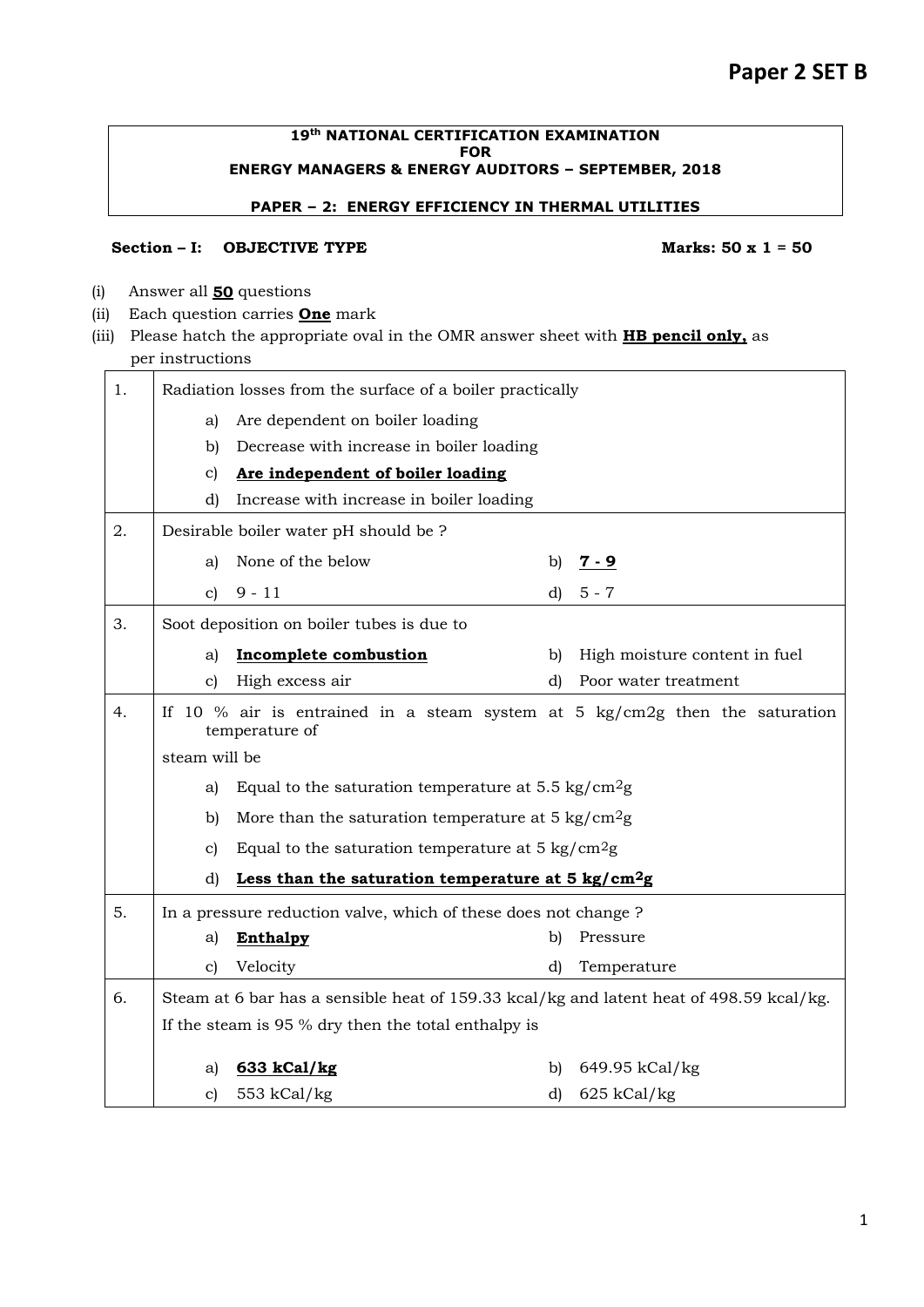| 7.  | Select the wrong statement with respect to steam traps |                                                                                                                                  |              |                               |  |
|-----|--------------------------------------------------------|----------------------------------------------------------------------------------------------------------------------------------|--------------|-------------------------------|--|
|     | a)                                                     | Does not allow condensate to escape                                                                                              |              |                               |  |
|     | b)                                                     | Does not allow steam to escape                                                                                                   |              |                               |  |
|     | C)                                                     | Capable of discharging air and other incondensable gases                                                                         |              |                               |  |
|     | d)                                                     | Discharges condensate as soon as it is formed.                                                                                   |              |                               |  |
| 8.  |                                                        | Velocity of steam in steam pipe is directly proportional to                                                                      |              |                               |  |
|     | a)                                                     | Diameter of the pipe                                                                                                             | b)           | Specific volume of steam      |  |
|     | c)                                                     | Length of pipe                                                                                                                   | d)           | Number of bends in pipe       |  |
| 9.  | lines is                                               | In a typical industrial steam distribution, the commonly used trap for main steam pipe                                           |              |                               |  |
|     | a)                                                     | Open bucket trap                                                                                                                 | b)           | Inverted bucket trap          |  |
|     | C)                                                     | Thermodynamic trap                                                                                                               | d)           | Thermostatic trap             |  |
| 10. |                                                        | For same inlet conditions of the steam, which of the following will generate the<br>maximum                                      |              |                               |  |
|     |                                                        | mechanical power?                                                                                                                |              |                               |  |
|     | a)                                                     | Extraction-cum-back pressure turbine                                                                                             | b)           | Back pressure turbine         |  |
|     | C)                                                     | Extraction-cum-condensing turbine                                                                                                | $\mathbf{d}$ | <b>Condensing turbine</b>     |  |
| 11. |                                                        | In an oil fired heat treatment furnace, which of the following is not required to<br>determine its efficiency by direct method ? |              |                               |  |
|     | a)                                                     | Calorific value of fuel                                                                                                          | b)           | Oxygen percentage in flue gas |  |
|     | C)                                                     | Fuel consumption                                                                                                                 | d)           | Weight of input material      |  |
| 12. |                                                        | In a coke fired cupola, carbon monoxide is produced in the                                                                       |              |                               |  |
|     | a)                                                     | Melting zone                                                                                                                     | b)           | <b>Reducing zone</b>          |  |
|     | C)                                                     | Combustion zone                                                                                                                  | d)           | Preheating zone               |  |
| 13. |                                                        | Tuyeres is a part of the equipment associated with                                                                               |              |                               |  |
|     | a)                                                     | Cupola                                                                                                                           | b)           | Re-heating furnace            |  |
|     | C)                                                     | Electrical melting arc furnace                                                                                                   | d)           | Induction furnace             |  |
| 14. |                                                        |                                                                                                                                  |              |                               |  |
|     |                                                        | An increase in bulk density of a refractory increases its                                                                        |              |                               |  |
|     | a)                                                     | All of the below                                                                                                                 | b)           | Heat capacity                 |  |
|     | C)                                                     | Resistance to slag penetration                                                                                                   | d)           | Thermal conductivity          |  |
| 15. |                                                        | The storage heat losses in a batch type furnace can be best reduced by                                                           |              |                               |  |
|     | a)                                                     | High silica brick                                                                                                                | b)           | Ceramic fibre                 |  |
|     | c)                                                     | High alumina brick                                                                                                               | d)           | Fire Clay brick               |  |
| 16. |                                                        | Emissivity is a measure of material's ability to                                                                                 |              |                               |  |
|     | a)                                                     | None of the below                                                                                                                | b)           | Only radiate heat             |  |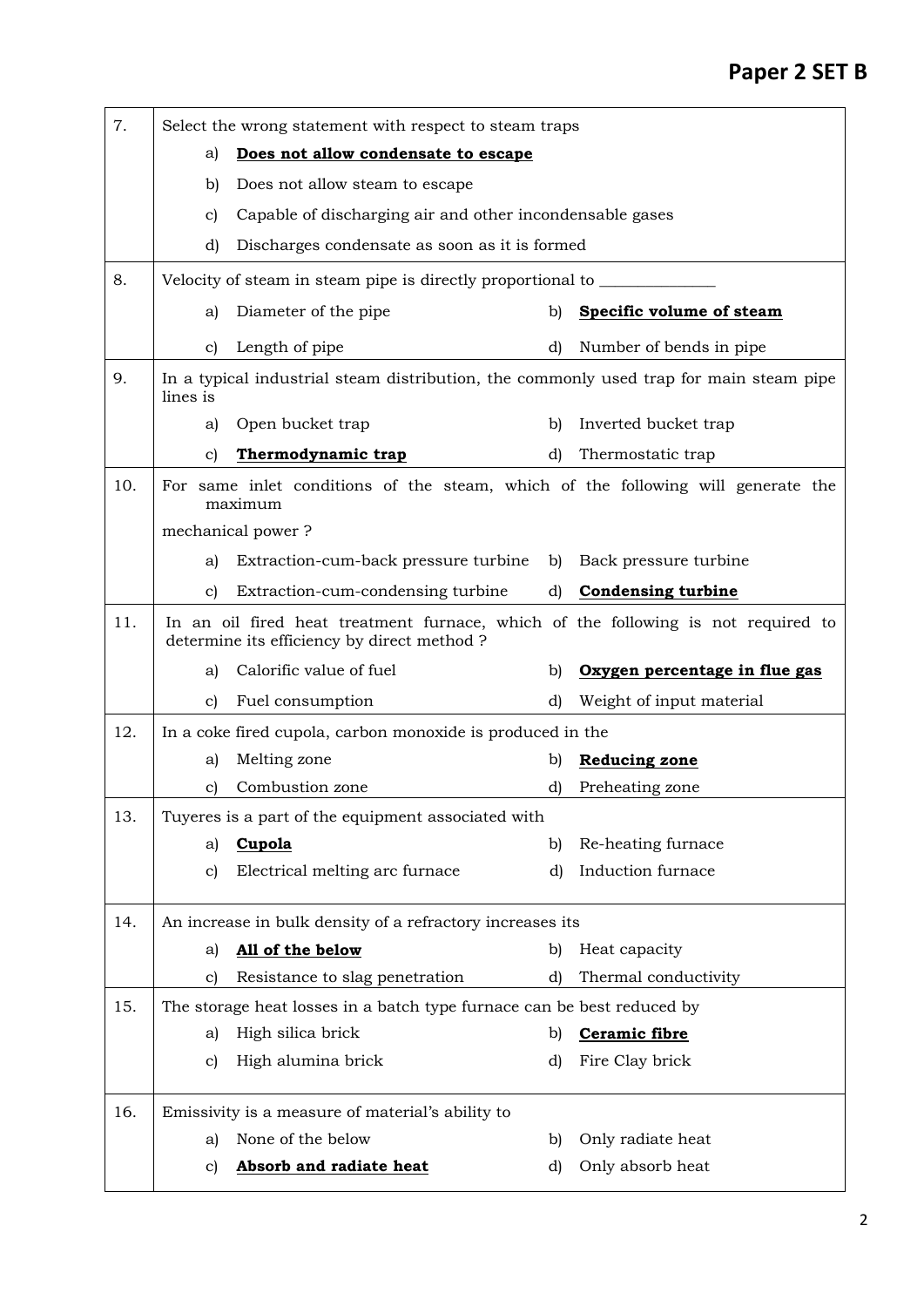| 17. | Which of the following depends on physical properties of fluids as well as geometry of<br>the heat exchanger? |                                                                                                                                                                         |    |      |                                                                                                                                                                                                                                                                              |
|-----|---------------------------------------------------------------------------------------------------------------|-------------------------------------------------------------------------------------------------------------------------------------------------------------------------|----|------|------------------------------------------------------------------------------------------------------------------------------------------------------------------------------------------------------------------------------------------------------------------------------|
|     | Effectiveness<br>a)                                                                                           |                                                                                                                                                                         |    |      | b) Fouling coefficient                                                                                                                                                                                                                                                       |
|     | <b>LMTD</b><br>C)                                                                                             |                                                                                                                                                                         |    |      | d) Overall heat transfer coefficient                                                                                                                                                                                                                                         |
| 18. | Hot air dryers<br>a)                                                                                          | The waste heat boiler application is not suitable for which of the following?                                                                                           | b) |      | Diesel engine                                                                                                                                                                                                                                                                |
|     | c) Oil fired furnaces                                                                                         |                                                                                                                                                                         | d) |      | Gas turbine                                                                                                                                                                                                                                                                  |
| 19. | Moisture content in coal                                                                                      |                                                                                                                                                                         |    |      |                                                                                                                                                                                                                                                                              |
|     | All of the below<br>a)                                                                                        |                                                                                                                                                                         |    |      |                                                                                                                                                                                                                                                                              |
|     | b)                                                                                                            | Helps in binding fines                                                                                                                                                  |    |      |                                                                                                                                                                                                                                                                              |
|     | $\mathbf{c}$                                                                                                  | Aids in radiation heat transfer                                                                                                                                         |    |      |                                                                                                                                                                                                                                                                              |
|     | d)                                                                                                            |                                                                                                                                                                         |    |      | Increases heat loss due to evaporation and superheating of water vapour                                                                                                                                                                                                      |
| 20. | With respect to properties of steam                                                                           |                                                                                                                                                                         |    |      |                                                                                                                                                                                                                                                                              |
|     | a)                                                                                                            | The specific volume decreases as the pressure increases                                                                                                                 |    |      |                                                                                                                                                                                                                                                                              |
|     | b)                                                                                                            | The latent heat increases as the pressure increases                                                                                                                     |    |      |                                                                                                                                                                                                                                                                              |
|     | $\mathbf{c}$                                                                                                  | The specific volume increases as the pressure increases                                                                                                                 |    |      |                                                                                                                                                                                                                                                                              |
|     | d)                                                                                                            | The sensible heat decreases as the pressure increases                                                                                                                   |    |      |                                                                                                                                                                                                                                                                              |
| 21. |                                                                                                               | Oxidation of carbon to CO2 yields 8084 kcal/kg of carbon. Oxidation of carbon to CO in<br>the flue gas yields 2430 kcal/kg of carbon. Oxidation of CO to CO2 will yield |    |      |                                                                                                                                                                                                                                                                              |
|     | 540 kCal<br>a)                                                                                                |                                                                                                                                                                         |    | b)   | 5800 kCal                                                                                                                                                                                                                                                                    |
|     | 5464 kCal<br>C)                                                                                               |                                                                                                                                                                         |    | d)   | 5654 kCal                                                                                                                                                                                                                                                                    |
| 22. |                                                                                                               |                                                                                                                                                                         |    |      | The maximum loss that takes place in a fully condensing steam turbine power plant is                                                                                                                                                                                         |
|     | <b>Condenser losses</b><br>a)                                                                                 |                                                                                                                                                                         |    | b)   | Steam distribution loss                                                                                                                                                                                                                                                      |
|     | c)                                                                                                            | Radiation and insulation loss                                                                                                                                           |    | d)   | Flue gas loss                                                                                                                                                                                                                                                                |
| 23. |                                                                                                               |                                                                                                                                                                         |    |      | The difference between mean solid and mean gas velocity in FBC boiler is called                                                                                                                                                                                              |
|     | Terminal velocity<br>a)                                                                                       |                                                                                                                                                                         |    | b)   | Slip velocity                                                                                                                                                                                                                                                                |
|     | Settling velocity<br>$\mathbf{c}$                                                                             |                                                                                                                                                                         |    | d)   | <b>Fluidization factor</b>                                                                                                                                                                                                                                                   |
| 24. |                                                                                                               | Density of liquid fuel is measured by an instrument called                                                                                                              |    |      |                                                                                                                                                                                                                                                                              |
|     | All the below<br>a)                                                                                           |                                                                                                                                                                         |    | b)   | <b>Hydrometer</b>                                                                                                                                                                                                                                                            |
|     | Luxmeter<br>C)                                                                                                |                                                                                                                                                                         |    | d)   | Anemometer                                                                                                                                                                                                                                                                   |
|     |                                                                                                               |                                                                                                                                                                         |    |      |                                                                                                                                                                                                                                                                              |
| 25. |                                                                                                               |                                                                                                                                                                         |    |      | The measured $O_2$ in flue gas is 5.5% by volume, the excess air percentage will be                                                                                                                                                                                          |
|     | None of the below<br>a)                                                                                       |                                                                                                                                                                         | b) |      | 55.9 %                                                                                                                                                                                                                                                                       |
|     | 35.5%<br>C)                                                                                                   |                                                                                                                                                                         | d) | 41 % |                                                                                                                                                                                                                                                                              |
| 26. | $kCal/kg$ is ______.                                                                                          |                                                                                                                                                                         |    |      | The efficiency of a reheating furnace, operating at 10 tonnes per hour consuming<br>furnace oil of 230 kg/hour for reheating the material from 40 °C to 1100 °C (consider<br>specific heat of material is 0.13 kCal $/$ kg $°C$ and calorific value of furnace oil is 10,000 |
|     | None of the below<br>a)                                                                                       |                                                                                                                                                                         | b) | 70 % |                                                                                                                                                                                                                                                                              |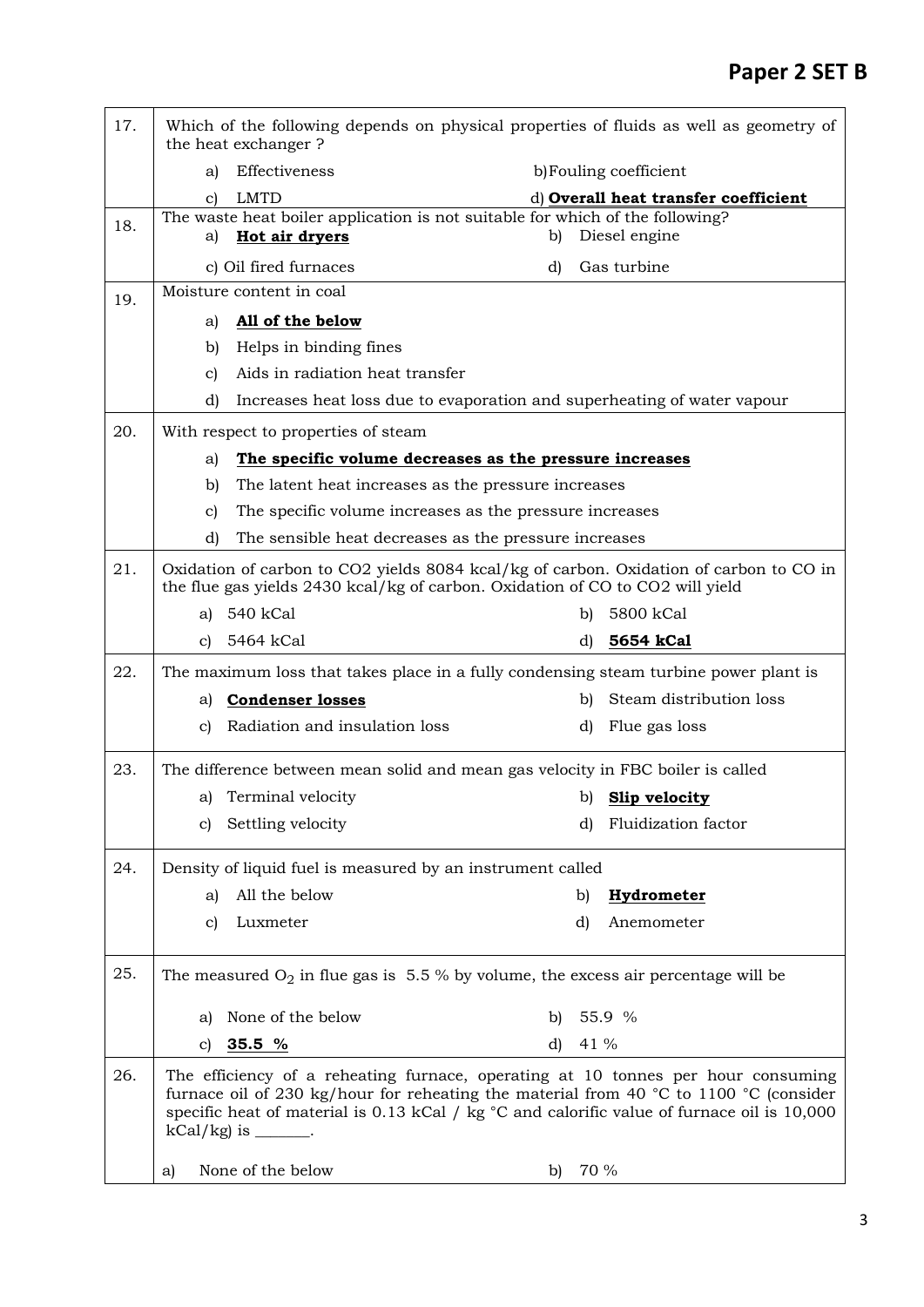|     | 80 %<br>$\mathbf{c}$                                                                            | $\mathbf{d}$ | 60 %                            |  |  |
|-----|-------------------------------------------------------------------------------------------------|--------------|---------------------------------|--|--|
| 27. | In FBC boiler the combustion is carried out at a temperature                                    |              |                                 |  |  |
|     | At and above ash fusion temperature of fuel<br>a)                                               |              |                                 |  |  |
|     | Below ash fusion temperature of fuel used<br>b)                                                 |              |                                 |  |  |
|     | At adiabatic combustion temperature of fuel<br>c)                                               |              |                                 |  |  |
|     | Closer to saturated steam temperature<br>d)                                                     |              |                                 |  |  |
| 28. | Turbine cylinder efficiency is given as a ratio of______________________________                |              |                                 |  |  |
|     | All of the below<br>a)                                                                          |              |                                 |  |  |
|     | Useful heat and power output<br>b)                                                              |              |                                 |  |  |
|     | Useful power and heat output<br>c)                                                              |              |                                 |  |  |
|     | Actual enthalpy drop and isentropic enthalpy drop<br>d)                                         |              |                                 |  |  |
| 29. | The effectiveness of a heat exchanger depends on                                                |              |                                 |  |  |
|     | a) LMTD b) Specific heat of cold fluid                                                          |              |                                 |  |  |
|     | c) Inlet temperature of hot fluid and all Specific heat of hot fluid                            |              |                                 |  |  |
|     | Note: 1 Mark is awarded to all candidate who have attempted this question.                      |              |                                 |  |  |
| 30. | Efficiency evaluation requires                                                                  |              |                                 |  |  |
|     | a) NOx in flue gas $\overline{b}$ b) $O_2$ in flue gas                                          |              |                                 |  |  |
|     | c) Sulphur in fuel and the substitution of the Sulphur in fuel                                  |              |                                 |  |  |
|     | Note: 1 Mark is awarded to all candidate who have attempted this question.                      |              |                                 |  |  |
| 31. | The evaporation ratio of a coal-fired boiler is 4. Steam enthalpy is 640 kCal/kg; feed<br>water |              |                                 |  |  |
|     | temperature is 55 0C, Calorific Value of coal is 4000 kCal/kg. The boiler efficiency is         |              |                                 |  |  |
|     | a) $70\%$                                                                                       |              | b) $82\%$                       |  |  |
|     | c) 58.5 $%$                                                                                     | $\mathbf{d}$ | 49 %                            |  |  |
| 32. | Removal of dissolved gases from the boiler feed water is called                                 |              |                                 |  |  |
|     | None of the below<br>a)                                                                         | b)           | <b>Deaeration</b>               |  |  |
|     | Deoxidation<br>c)                                                                               | d)           | Degasification                  |  |  |
| 33. | Which one of the following is a high temperature heat recovery device ?                         |              |                                 |  |  |
|     | Heat pipe<br>a)                                                                                 | b)           | Reat pump                       |  |  |
|     | Heat wheel<br>C)                                                                                | d)           | Regenerator                     |  |  |
| 34. | In reheating furnace, scale losses will                                                         |              |                                 |  |  |
|     | Increase with $CO2%$ in flue gas<br>a)                                                          | b)           | Decrease with the excess air    |  |  |
|     | Have no relation with excess air<br>c)                                                          | d)           | <b>Increase with excess air</b> |  |  |
| 35. | Transfer of heat without a conveying medium is possible with                                    |              |                                 |  |  |
|     | None of the below<br>a)                                                                         | b)           | Radiation                       |  |  |
|     | Convection<br>C)                                                                                | d)           | Conduction                      |  |  |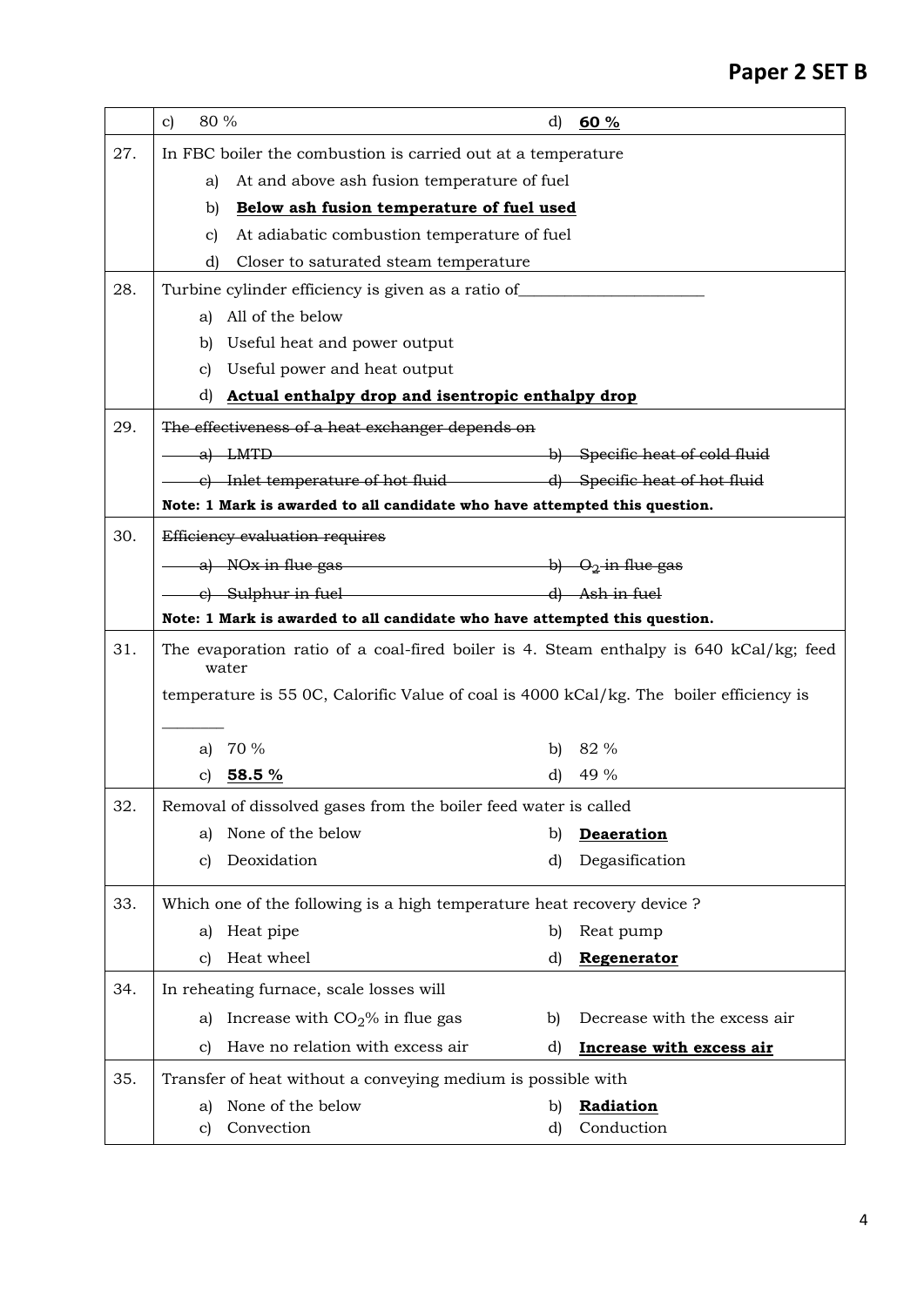| 36. | Which of the following increases, when high pressure steam is discharged to<br>atmosphere? |                                                      |  |  |
|-----|--------------------------------------------------------------------------------------------|------------------------------------------------------|--|--|
|     | Specific volume<br>a)                                                                      | Total enthalpy of steam<br>b)                        |  |  |
|     | Saturation temperature<br>C)                                                               | Sensible heat<br>d)                                  |  |  |
| 37. | Removal of condensate from main steam line is done to prevent                              |                                                      |  |  |
|     | All of the below<br>a)                                                                     | Air locking<br>b)                                    |  |  |
|     | Water hammer<br>c)                                                                         | Steam locking<br>d)                                  |  |  |
| 38. | For flash steam calculation, flash steam quantity available depends upon                   |                                                      |  |  |
|     | Total heat of flash steam<br>a)                                                            |                                                      |  |  |
|     | Steam pressure<br>b)                                                                       |                                                      |  |  |
|     | Steam enthalpy at atmospheric pressure<br>c)                                               |                                                      |  |  |
|     | d)<br>Condensate pressure and flash steam pressure                                         |                                                      |  |  |
| 39. | Air venting in a steam system is required because air is _________.                        |                                                      |  |  |
|     | Diluent<br>a)                                                                              | b)<br>An insulator                                   |  |  |
|     | Inert<br>C)                                                                                | d)<br>A good conductor                               |  |  |
| 40. | Furnace wall heat loss does not depend on                                                  |                                                      |  |  |
|     | Material of stock to be heated<br>b) Velocity of air around the furnace<br>a)              |                                                      |  |  |
|     | Thermal conductivity of wall brick<br>C)                                                   | d) Temperatures of external wall surfaces            |  |  |
|     |                                                                                            |                                                      |  |  |
| 41. | In a CFBC boiler<br>material                                                               | are required to capture large recycled amount of bed |  |  |
|     | Scrubbers<br>a)                                                                            | <b>Mechanical cyclones</b><br>b)                     |  |  |
|     | Bag filters<br>C)                                                                          | Settling chambers<br>d)                              |  |  |
| 42. | Example for basic type of refractory is                                                    |                                                      |  |  |
|     | All the below<br>a)                                                                        | <b>Chrome magnesite</b><br>b)                        |  |  |
|     | Alumina<br>c)                                                                              | Chrome<br>d)                                         |  |  |
| 43. | Which material is used to control $SO_2$ emissions in FBC boilers                          |                                                      |  |  |
|     | Sand<br>a)                                                                                 | Lime stone<br>b)                                     |  |  |
|     | Silica<br>C)                                                                               | d)<br>CaO                                            |  |  |
| 44. | The effectiveness of a heat exchanger does not depend on                                   |                                                      |  |  |
|     | <b>LMTD</b><br>a)                                                                          | Specific heat of cold fluid<br>b)                    |  |  |
|     | Inlet temperature of hot fluid<br>C)                                                       | Specific heat of hot fluid<br>d)                     |  |  |
| 45. | Which of the following fuel needs maximum amount of excess air for complete<br>combustion? |                                                      |  |  |
|     |                                                                                            |                                                      |  |  |
|     | <b>Wood</b><br>a)                                                                          | Natural gas<br>b)                                    |  |  |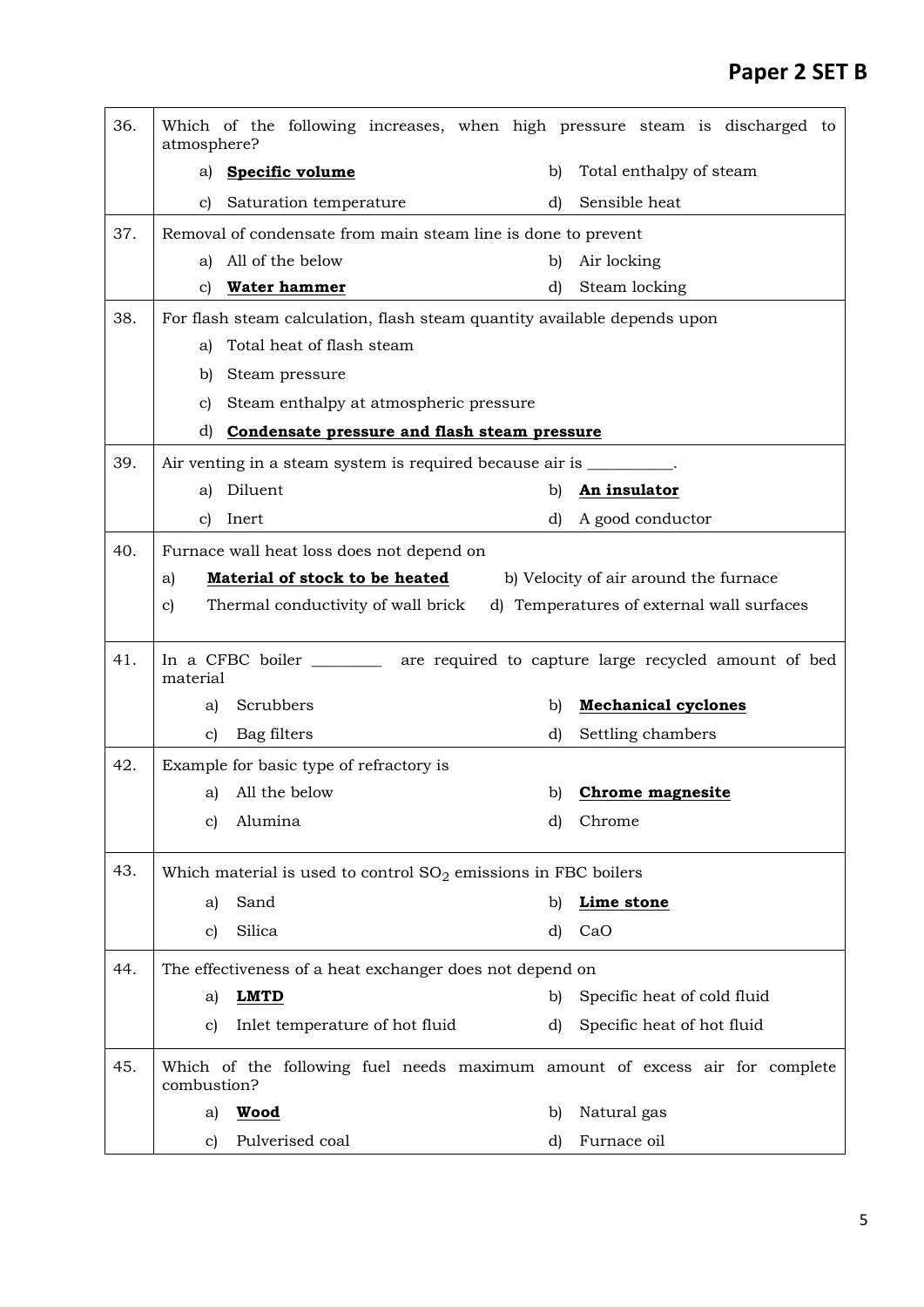| 46. | In a coal fired boiler, which parameter influences flame profile the most? |                                                                                                                                                                                                                           |                              |                           |  |
|-----|----------------------------------------------------------------------------|---------------------------------------------------------------------------------------------------------------------------------------------------------------------------------------------------------------------------|------------------------------|---------------------------|--|
|     | a)                                                                         | All of the below                                                                                                                                                                                                          | b)<br><b>Volatile matter</b> |                           |  |
|     | $\mathbf{c}$                                                               | Hydrogen                                                                                                                                                                                                                  | d)                           | Fixed carbon              |  |
| 47. | firing?                                                                    | Which one of the following boilers utilizes the combination of suspension and grate                                                                                                                                       |                              |                           |  |
|     | a)                                                                         | Pulverized fuel boiler                                                                                                                                                                                                    | b)                           | Fluidized bed boiler      |  |
|     | c)                                                                         | Traveling grate stoker boiler                                                                                                                                                                                             |                              | d) Spreader stoker boiler |  |
| 48. | 14:1.                                                                      | In an oil fired steam boiler the Air to Fuel ratio by mass is $15:1$ & evaporation ratio is                                                                                                                               |                              |                           |  |
|     |                                                                            | The flue gas to fuel ratio will be                                                                                                                                                                                        |                              |                           |  |
|     | a)                                                                         | 15:1                                                                                                                                                                                                                      | b)                           | 16:1                      |  |
|     | $\mathbf{C}$                                                               | 1:1                                                                                                                                                                                                                       | d)                           | 29:1                      |  |
| 49. |                                                                            | The maximum possible evaporation ratio of a boiler (From & At 100 $^{\circ}$ C basis) fired with<br>coal having a calorific value of 4050 kcal/kg and operating at 80 % efficiency will be                                |                              |                           |  |
|     | a)                                                                         | 9.4                                                                                                                                                                                                                       |                              | b) $6$                    |  |
|     | C)                                                                         | 7.5                                                                                                                                                                                                                       | d)                           | $-5$                      |  |
| 50. |                                                                            | When solutions of differing concentrations are separated by a semi-permeable<br>membrane, water from less concentrated solution passes through the membrane to<br>dilute the liquid of high concentration. This is called |                              |                           |  |
|     | a)                                                                         | <b>Osmosis</b>                                                                                                                                                                                                            | b)                           | Ion exchange              |  |
|     | C)                                                                         | Softening                                                                                                                                                                                                                 | d)                           | Reverse osmosis           |  |

## **…….……. End of Section – I ……….….**

## Section - II: SHORT DESCRIPTIVE QUESTIONS Marks: 8 x 5 = 40

- (i) Answer all **Eight** questions
- (ii) Each question carries **Five** marks

| S <sub>1</sub> | A continuous process industry is operating with a 2 MW DG Set with 80 % load to meet the<br>power requirements of the plant. The specific fuel consumption of the DG set is 4 kWh/liter.<br>On energy auditor's suggestion, a waste heat recovery boiler was installed to recover heat<br>from exhaust gas and generating 800 kg/hr of saturated steam at 10 kg/cm <sup>2</sup> . |                                                                |                 |               |  |
|----------------|-----------------------------------------------------------------------------------------------------------------------------------------------------------------------------------------------------------------------------------------------------------------------------------------------------------------------------------------------------------------------------------|----------------------------------------------------------------|-----------------|---------------|--|
|                |                                                                                                                                                                                                                                                                                                                                                                                   | The waste heat recovery boiler operating data are given below. |                 |               |  |
|                | $60 \text{ }^{\circ}$<br>Feed water temperature                                                                                                                                                                                                                                                                                                                                   |                                                                |                 |               |  |
|                | Enthalpy of steam at 10 kg/cm <sup>2</sup>                                                                                                                                                                                                                                                                                                                                        |                                                                | $=$             | $660$ kCal/kg |  |
|                |                                                                                                                                                                                                                                                                                                                                                                                   | Specific gravity of diesel                                     | $=$             | 0.85          |  |
|                |                                                                                                                                                                                                                                                                                                                                                                                   | GCV of diesel                                                  | $10500$ kCal/kg |               |  |
|                |                                                                                                                                                                                                                                                                                                                                                                                   |                                                                |                 |               |  |
|                | Calculate the following.<br>(each carries 2.5 Marks)                                                                                                                                                                                                                                                                                                                              |                                                                |                 |               |  |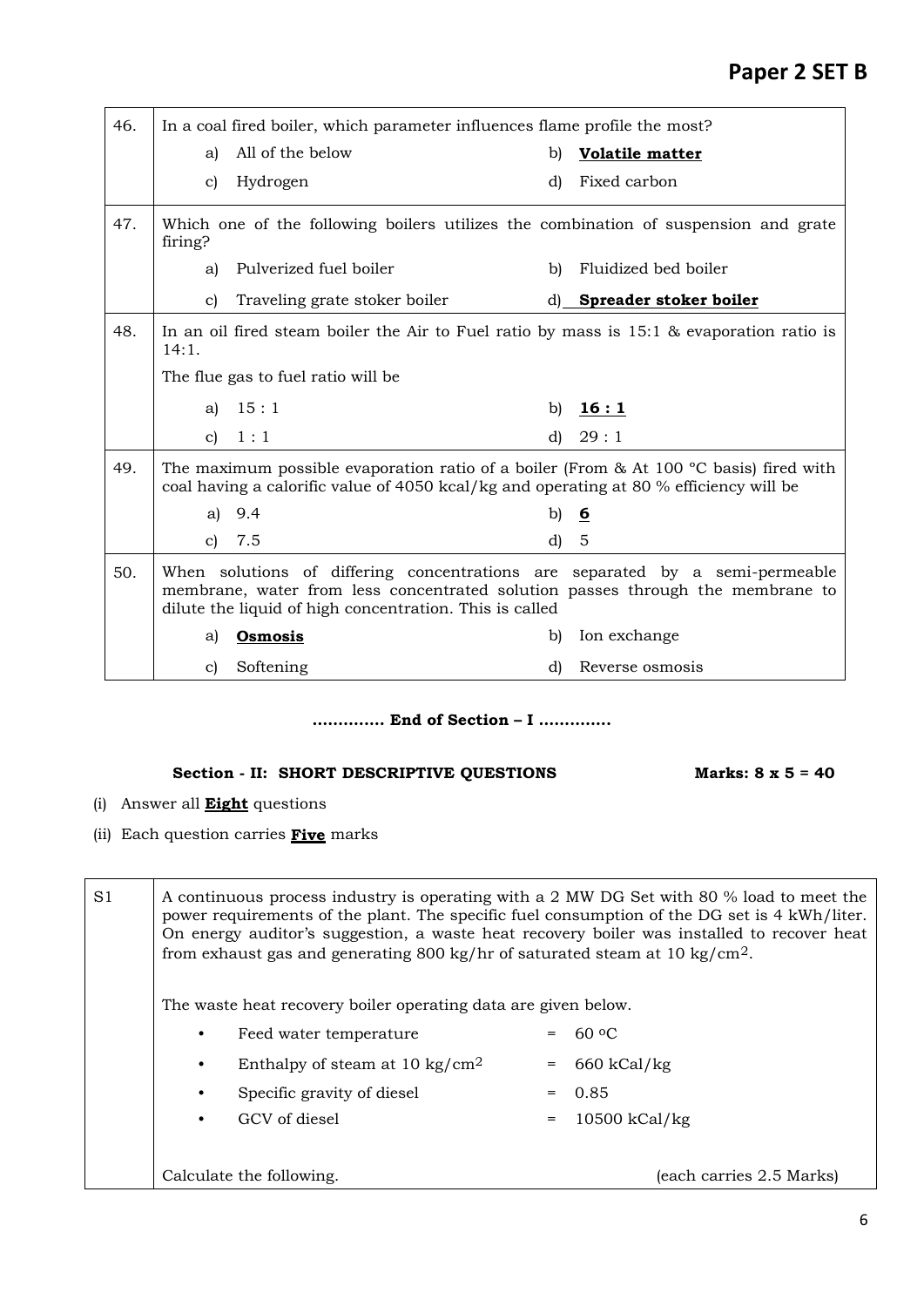|                | Efficiency of DG set before waste heat recovery boiler installation<br>a)                                                                                                                                                                                                                                                                                                                                                             |
|----------------|---------------------------------------------------------------------------------------------------------------------------------------------------------------------------------------------------------------------------------------------------------------------------------------------------------------------------------------------------------------------------------------------------------------------------------------|
|                | b) Cogeneration system efficiency after waste heat recovery boiler installation                                                                                                                                                                                                                                                                                                                                                       |
|                |                                                                                                                                                                                                                                                                                                                                                                                                                                       |
| Ans            | Diesel consumption Litre / hour                                                                                                                                                                                                                                                                                                                                                                                                       |
|                | $= ((2 \times 1000) \times 0.8)) / 4 = 400$ litre / hour                                                                                                                                                                                                                                                                                                                                                                              |
|                | DG set efficiency<br>a)                                                                                                                                                                                                                                                                                                                                                                                                               |
|                | 2000 kW x 0.8 loading x 860 kcal/kWh x100<br>$=$ 38.54 %                                                                                                                                                                                                                                                                                                                                                                              |
|                | 400 lit/h x 0.85 kg/lit x 10500 kcal/kg                                                                                                                                                                                                                                                                                                                                                                                               |
|                | b) Co-gen System Efficiency after WHR boiler installation =                                                                                                                                                                                                                                                                                                                                                                           |
|                | $[(2000 \text{ kW} \times 0.8 \text{ loading} \times 860 \text{ kcal/hr/kW}) + (800 \text{ kg steam/hr} \times (660-60) \text{ kcal/kg}](x100$                                                                                                                                                                                                                                                                                        |
|                | [400 lit x 0.85 kg/lit x10500 kcal/kg]                                                                                                                                                                                                                                                                                                                                                                                                |
|                | $= 52%$                                                                                                                                                                                                                                                                                                                                                                                                                               |
|                |                                                                                                                                                                                                                                                                                                                                                                                                                                       |
| S <sub>2</sub> | In a process plant 200 kg/hr of hot condensate at 6 bar(g) having a sensible heat of                                                                                                                                                                                                                                                                                                                                                  |
|                | 166 kCal/kg is discharged. The plant also requires low pressure steam at a pressure of 1                                                                                                                                                                                                                                                                                                                                              |
|                | bar(g) for heating application. Find out the quantity of flash steam generated in the flash                                                                                                                                                                                                                                                                                                                                           |
|                | vessel in kg/hr. The condensate at a pressure of 1 bar(g) has a sensible heat of 120 kCal/ kg                                                                                                                                                                                                                                                                                                                                         |
|                | and a latent heat of 526 kCal/kg.<br>$S1 - S2$                                                                                                                                                                                                                                                                                                                                                                                        |
| Ans            | Flash steam available % = --------------- $\times$ 100                                                                                                                                                                                                                                                                                                                                                                                |
|                | L <sub>2</sub>                                                                                                                                                                                                                                                                                                                                                                                                                        |
|                | Where,                                                                                                                                                                                                                                                                                                                                                                                                                                |
|                | $S_1$ = is the sensible heat of higher pressure steam                                                                                                                                                                                                                                                                                                                                                                                 |
|                | $S_2$ = is the sensible heat of steam at lower pressure                                                                                                                                                                                                                                                                                                                                                                               |
|                | $L_2$ = is the latent heat of flash steam at lower pressure                                                                                                                                                                                                                                                                                                                                                                           |
|                | $166 - 120$                                                                                                                                                                                                                                                                                                                                                                                                                           |
|                | Flash steam generated = $($ ------------------- $) \times 200$ Kg/hr = 17.49 kg/hr                                                                                                                                                                                                                                                                                                                                                    |
|                | 526                                                                                                                                                                                                                                                                                                                                                                                                                                   |
| S <sub>3</sub> | A coal fired thermic fluid heater is used to supply heat to a dryer. The hot oil circulation is<br>supplied at 270 oC, with a flow of 100 m3/hr and operating with temperature difference of<br>20 oC. Estimate the coal requirement if the thermal efficiency of the heater is 65 % and GCV<br>of the coal is 4200 kCal/hr. Consider specific heat & density of the thermic fluid to be 0.55<br>kcal/kg oC & 820 kg/m3 respectively. |
| Ans            | Absorbed heat in thermic fluid = $m * Cp * \Delta T$                                                                                                                                                                                                                                                                                                                                                                                  |
|                | $= (100 * 820) * 0.55 * 20$                                                                                                                                                                                                                                                                                                                                                                                                           |
|                | $= 902000$ kcal/hr                                                                                                                                                                                                                                                                                                                                                                                                                    |
|                | Thermal efficiency of the heater $=$ absorbed duty $/$ input heat duty                                                                                                                                                                                                                                                                                                                                                                |
|                | Mass of coal required = absorbed duty / (efficiency $*$ calorific value of coal)                                                                                                                                                                                                                                                                                                                                                      |
|                | $= 902000 / (0.65 * 4200)$                                                                                                                                                                                                                                                                                                                                                                                                            |
|                | $= 330.4 \text{ kg/hr}$                                                                                                                                                                                                                                                                                                                                                                                                               |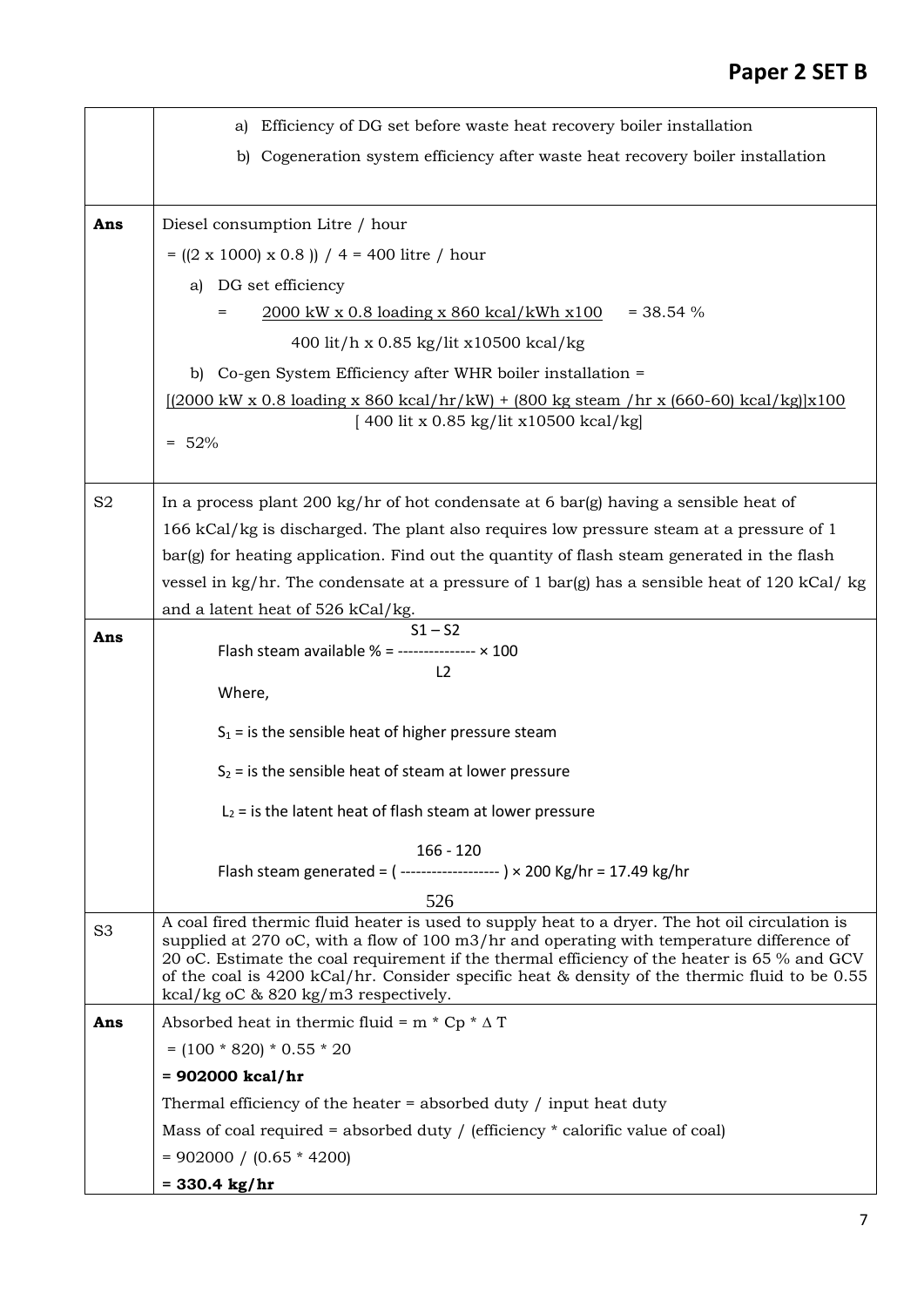| S <sub>4</sub> | Write short notes on wet and dry methods of preservation of boiler.                                                                                                                                                                                                                                                                                                                                                                                                                                                                                                                                                                                                                                                                                                                                                                                                                                                                                                                                                                                                                                                                                                             |
|----------------|---------------------------------------------------------------------------------------------------------------------------------------------------------------------------------------------------------------------------------------------------------------------------------------------------------------------------------------------------------------------------------------------------------------------------------------------------------------------------------------------------------------------------------------------------------------------------------------------------------------------------------------------------------------------------------------------------------------------------------------------------------------------------------------------------------------------------------------------------------------------------------------------------------------------------------------------------------------------------------------------------------------------------------------------------------------------------------------------------------------------------------------------------------------------------------|
| Ans            | Refer Guide Book -2, Chapter 2, Page 54 and 55                                                                                                                                                                                                                                                                                                                                                                                                                                                                                                                                                                                                                                                                                                                                                                                                                                                                                                                                                                                                                                                                                                                                  |
| S <sub>5</sub> | Calculate the reduction in pressure drop in meters when pipe diameter is increased from<br>250 mm to 350 mm for a length of 500 meters. The water velocity is $2 \text{ m/s}$ in the 250 mm<br>diameter pipe, and friction factor is 0.005.                                                                                                                                                                                                                                                                                                                                                                                                                                                                                                                                                                                                                                                                                                                                                                                                                                                                                                                                     |
| Ans            | Pressure drop = $4fLV2/2gD$<br>Pressure drop with 250 mm = $(4 \times 0.005 \times 500 \times 22) / (2 \times 9.81 \times 0.250)$<br>$= 8.155 \text{ m}$<br>Velocity of water in pipe of 350 mm diameter<br>$= (0.25 \times 0.25 \times 2) / (0.35 \times 0.35) = 1.02 \text{ m/s}$<br>Pressure drop with 350 mm = $(4 \times 0.005 \times 500 \times 1.022) / (2 \times 9.81 \times 0.350)$<br>$=1.515$ m                                                                                                                                                                                                                                                                                                                                                                                                                                                                                                                                                                                                                                                                                                                                                                      |
|                | Pressure drop reduction<br>$= 8.155 - 1.515 = 6.64$ m                                                                                                                                                                                                                                                                                                                                                                                                                                                                                                                                                                                                                                                                                                                                                                                                                                                                                                                                                                                                                                                                                                                           |
| S <sub>6</sub> | A counter flow double pipe heat exchanger using hot process liquid is used to heat water<br>which flows at 20 m3/hr. The process liquid enters the heat exchanger at 180 0C and leaves<br>at 130 0C. The inlet and exit temperatures of water are 30 0C and 90 0C. Specific heat of<br>water is 4.187 kJ/kg K. Calculate the heat transfer area if overall heat transfer coefficient is<br>820 W/m2 K. What would be the percentage increase in the area if fluid flow were parallel<br>assuming same overall heat transfer coefficient?                                                                                                                                                                                                                                                                                                                                                                                                                                                                                                                                                                                                                                        |
| Ans            | <b>Counter Flow</b>                                                                                                                                                                                                                                                                                                                                                                                                                                                                                                                                                                                                                                                                                                                                                                                                                                                                                                                                                                                                                                                                                                                                                             |
|                | Water inlet temperature 30 °C<br>٠<br>Water outlet temperature 90 °C<br>٠<br>Flow rate of water 20 $m^3/hr$<br>٠<br>Heat content in water = 20000*(60)* 4.187=5024400 kJ/hr=1395.6 kW<br>٠<br>Process fluid inlet temperature = 180 °C<br>٠<br>Process fluid outlet temperature = $130\,^0C$<br>٠<br>$\Delta$ T <sub>1</sub> =180-90 <sup>o</sup> C = 90 <sup>o</sup> C, $\Delta$ T <sub>2</sub> = 130-30 <sup>o</sup> C = 100 <sup>o</sup> C<br>٠<br>$T_{\text{LMTD}} = (\Delta T_{1} - \Delta T_{2}) / (\ln(\Delta T_{1}/ \Delta T_{2})) = 10 / \ln(100/90) = 94.91 \text{ °C}$<br>$U = 820 W/m^{20}C$<br>٠<br>$Q = UAT$ <sub>LMTD</sub><br>٠<br>A= $1395.6*1000/(95*820) = 17.9$ m <sup>2</sup><br>٠<br><b>Parallel flow:</b><br>$\Delta$ T <sub>1</sub> = 180-30 = 150 <sup>o</sup> C, $\Delta$ T <sub>2</sub> = 130 – 90 = 40 <sup>o</sup> C<br>٠<br>$T_{\text{LMTD}} = (\Delta T_{1} - \Delta T_{2}) / (\ln(\Delta T_{1}/ \Delta T_{2})) = 110 / \ln(150/40) = 83.2 °C$<br>п<br>$U = 820 W/m^{20}C$<br>٠<br>$Q = UAT$ <sub>LMTD</sub><br>٠<br>A= $1395.6*1000/(83.2*820) = 20.45 \text{ m}^2$<br>٠<br>% Increase in area = $((20.45-17.9)/17.9)$ x 100 = 14.24 % increase |
| S7             | Explain the phenomenon of water hammer in steam system and how it can be eliminated?                                                                                                                                                                                                                                                                                                                                                                                                                                                                                                                                                                                                                                                                                                                                                                                                                                                                                                                                                                                                                                                                                            |
| Ans            | Refer Guide Book -2, Chapter 3, Page 91                                                                                                                                                                                                                                                                                                                                                                                                                                                                                                                                                                                                                                                                                                                                                                                                                                                                                                                                                                                                                                                                                                                                         |
|                |                                                                                                                                                                                                                                                                                                                                                                                                                                                                                                                                                                                                                                                                                                                                                                                                                                                                                                                                                                                                                                                                                                                                                                                 |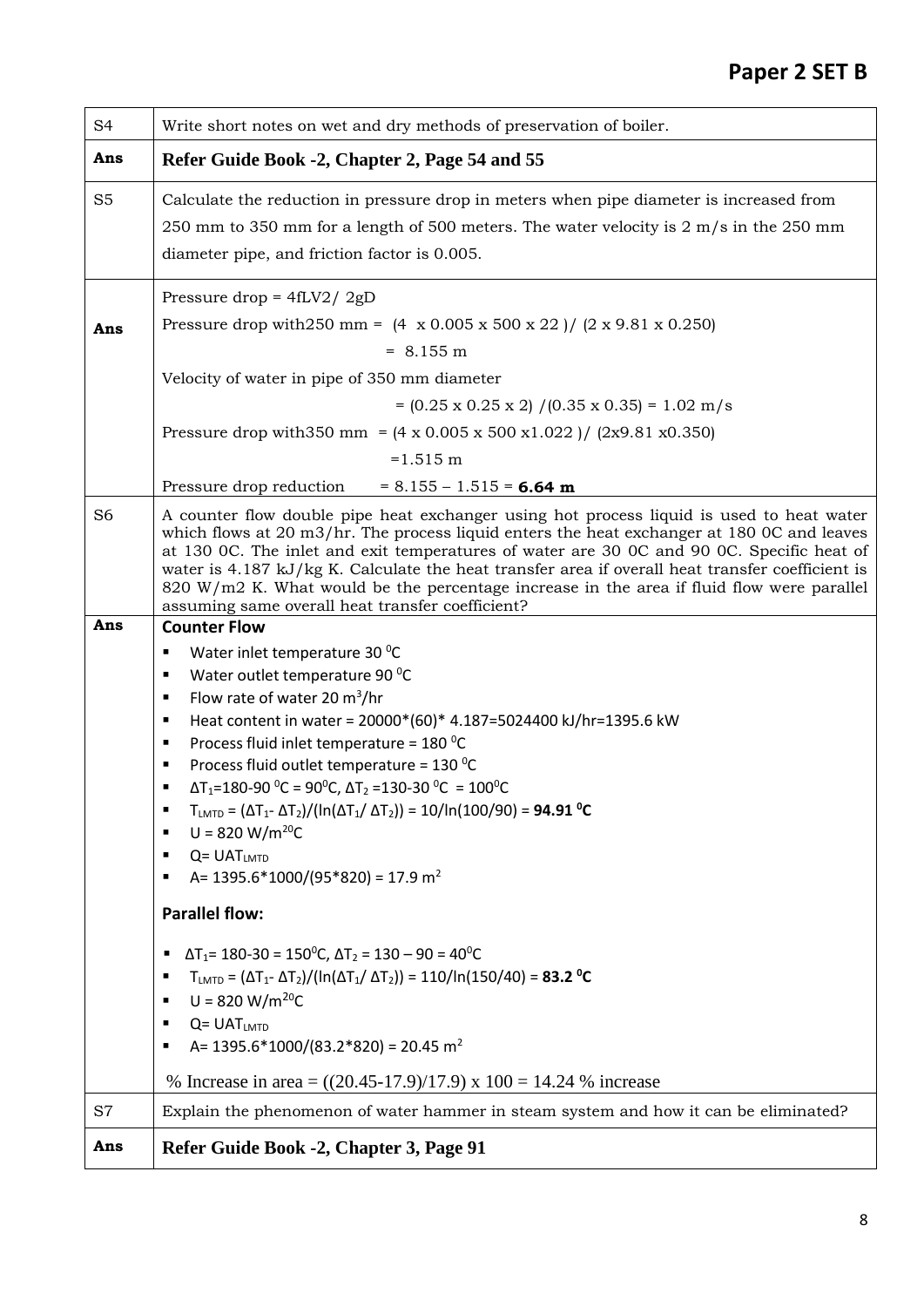# **Paper 2 SET B**

| S <sub>8</sub> | In a heat exchanger, steam is used to heat 3000 litres/hr of furnace oil from 30 $\circ$ C to 100<br>oC. The specific heat of furnace oil is 0.22 kCal/ kg/oC and the density of furnace oil is<br>0.95. How much steam per hour is needed if steam at 4 $\text{kg/cm2}$ with latent heat of 510<br>kCal/kg is used? |  |  |  |
|----------------|----------------------------------------------------------------------------------------------------------------------------------------------------------------------------------------------------------------------------------------------------------------------------------------------------------------------|--|--|--|
|                | If steam cost is Rs.4/kg and electrical energy cost is Rs.8/kWh, which type of heating would<br>be more economical in this particular case? (assume no losses in electrical and steam<br>heating process)                                                                                                            |  |  |  |
| Ans            | Total heat required<br>$=$ m Cp $\Delta T$                                                                                                                                                                                                                                                                           |  |  |  |
|                | $= (3000 \times 0.95) \times 0.22 \times (100-30)$                                                                                                                                                                                                                                                                   |  |  |  |
|                | $= 43890$ kcal/hr                                                                                                                                                                                                                                                                                                    |  |  |  |
|                | Amount of steam required = $43890/510$<br>a)<br>$= 86 \text{ kg/hr}$                                                                                                                                                                                                                                                 |  |  |  |
|                | Steam cost<br>$= 86 \times$ Rs.4                                                                                                                                                                                                                                                                                     |  |  |  |
|                | $=$ Rs. 344/hr                                                                                                                                                                                                                                                                                                       |  |  |  |
|                | b)<br>Amount of electricity required = 43890/860<br>$= 51$ kWh                                                                                                                                                                                                                                                       |  |  |  |
|                | $= 51 \times Rs. 8$                                                                                                                                                                                                                                                                                                  |  |  |  |
|                | $=$ Rs.408/ hr                                                                                                                                                                                                                                                                                                       |  |  |  |
|                | Answer: Steam heating will be more economical                                                                                                                                                                                                                                                                        |  |  |  |

### **…….……. End of Section – II ………..….**

## Section - **III:** LONG DESCRIPTIVE QUESTIONS Marks: 6 x 10 = 60

- (i) Answer all **Six** questions
- (ii) Each question carries **Ten** marks

| L1 |                                                                                            | An air preheater in a 90 TPH induced draft boiler was showing the following readings: |                                                                                              |                        |  |
|----|--------------------------------------------------------------------------------------------|---------------------------------------------------------------------------------------|----------------------------------------------------------------------------------------------|------------------------|--|
|    |                                                                                            | i.                                                                                    | Flue gas inlet temperature: $319.5 \degree$ C                                                |                        |  |
|    |                                                                                            |                                                                                       | ii. Flue gas Outlet temperature: $160\degree$ C                                              |                        |  |
|    |                                                                                            |                                                                                       | iii. Air inlet temperature: 70 <sup>o</sup> C                                                |                        |  |
|    |                                                                                            |                                                                                       | iv. Air outlet temperature: $210\,^{\circ}\mathrm{C}$                                        |                        |  |
|    |                                                                                            |                                                                                       |                                                                                              |                        |  |
|    | The steam to fuel ratio is 12 and air to fuel ratio is 14. It was found that there was air |                                                                                       |                                                                                              |                        |  |
|    | ingress from atmosphere to flue gas side. Ambient air temperature was 30 OC. Assuming      |                                                                                       |                                                                                              |                        |  |
|    |                                                                                            |                                                                                       | that the specific heat capacity of air and flue gas to be the same at 0.24 kcal/kg K and the |                        |  |
|    | amount of heat picked up by fresh air remains the same.                                    |                                                                                       |                                                                                              |                        |  |
|    |                                                                                            |                                                                                       |                                                                                              |                        |  |
|    |                                                                                            | Calculate the following:                                                              |                                                                                              | (each carries 5 Marks) |  |
|    | a)                                                                                         |                                                                                       | The amount of air ingress into the flue gas path.                                            |                        |  |
|    | b)                                                                                         |                                                                                       | The flue gas temperature after air preheater in case of no air leak to flue gas              |                        |  |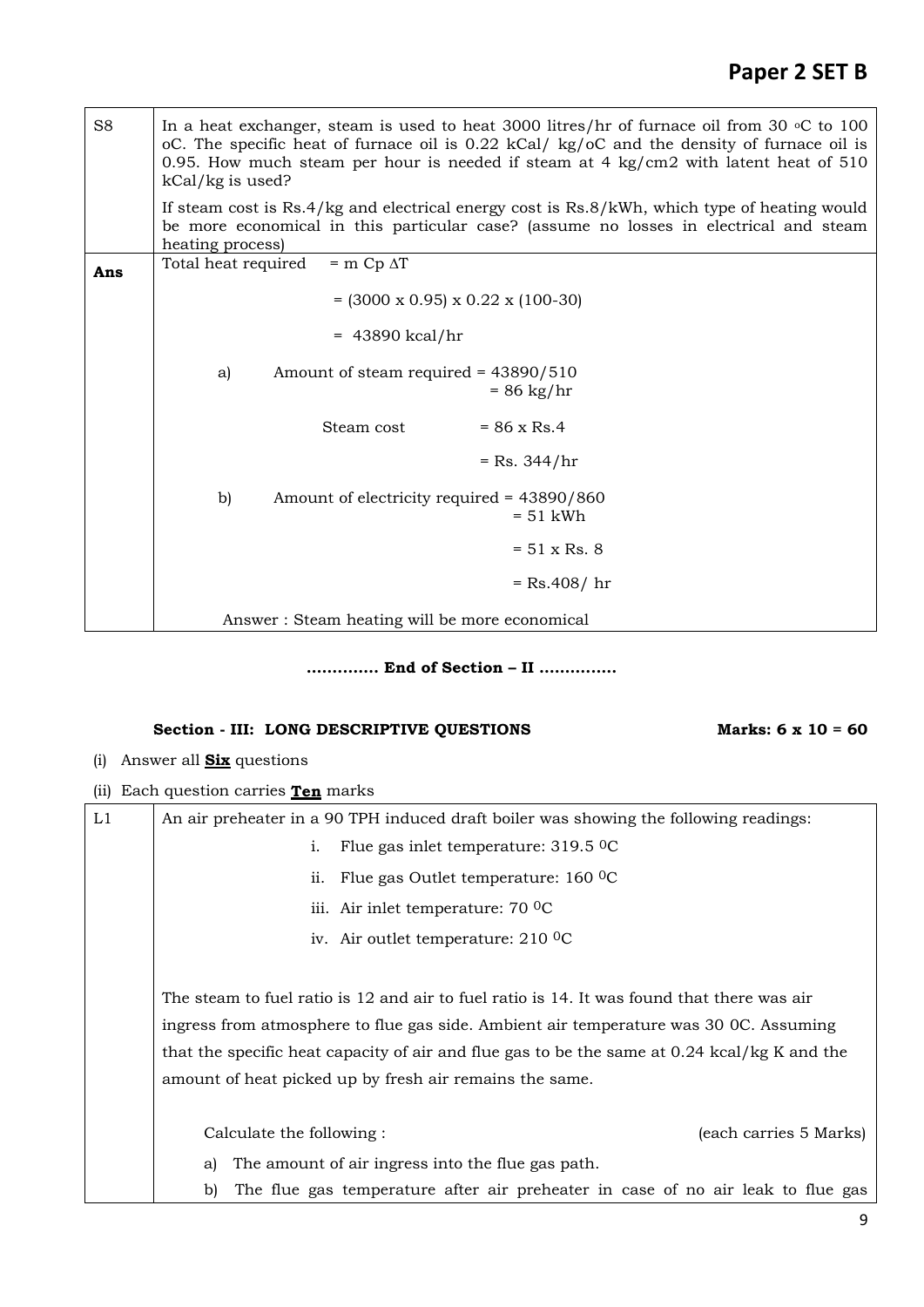|                                                                                  | circuit.                                                                                                                         |             |  |  |  |  |
|----------------------------------------------------------------------------------|----------------------------------------------------------------------------------------------------------------------------------|-------------|--|--|--|--|
| Ans                                                                              | a. Steam flow: 90TPH                                                                                                             |             |  |  |  |  |
|                                                                                  | Steam to fuel ratio: $12 \rightarrow$ fuel consumed is 7.5 TPH                                                                   |             |  |  |  |  |
|                                                                                  | Air to fuel ratio: $14 \rightarrow$ air used in boiler is 105 TPH                                                                |             |  |  |  |  |
|                                                                                  | Flue gas = Air + Fuel → Flue gas = $105+7.5 = 112.5$ TPH                                                                         |             |  |  |  |  |
|                                                                                  | Air ingress is at 30 deg C.                                                                                                      |             |  |  |  |  |
|                                                                                  | Making an energy balance around APH:                                                                                             |             |  |  |  |  |
|                                                                                  | we get 112.5 * 319.5 + 105 * 70 + x * 30 = 105 * 210 + (112.5+x) * 160                                                           |             |  |  |  |  |
|                                                                                  | Solving for x, we get air ingress to be 25 TPH                                                                                   |             |  |  |  |  |
|                                                                                  | <b>Flue Gas Temperature</b>                                                                                                      |             |  |  |  |  |
|                                                                                  | b. $\rightarrow$ 112.5 $*$ 319.5 + 105 $*$ 70 = 105 $*$ 210+112.5 $*$ T                                                          |             |  |  |  |  |
|                                                                                  | Solving for T, we get the corrected flue gas temperature to be 189 °C                                                            |             |  |  |  |  |
| L2                                                                               | In a leather industry, a leather drier requires 80 $\rm m^3/min$ of air at 92 °C, which is heated by                             |             |  |  |  |  |
|                                                                                  | wood fired thermic fluid heater. The density of air is 1.2 kg/m <sup>3</sup> and specific heat of air is                         |             |  |  |  |  |
|                                                                                  | 0.24 kcal/kg ${}^{0}C$ . The inlet air temperature to the drier is 32 ${}^{0}C$ and the drier is operating for<br>8 hrs per day. |             |  |  |  |  |
|                                                                                  | The efficiency of the wood fired heater and its distribution piping system is 50 %. The gross                                    |             |  |  |  |  |
|                                                                                  | calorific value and the cost of purchased wood are 2000 kCal/kg and Rs. 5000 per ton. The                                        |             |  |  |  |  |
|                                                                                  | auxiliary power consumption for operating the thermic fluid heater is 10 kW.                                                     |             |  |  |  |  |
| The energy auditor recommended replacing the existing drying system with a 40 kW |                                                                                                                                  |             |  |  |  |  |
|                                                                                  | infrared electric heater drier. The kW loading of the proposed drier will be 70 % over an 8                                      |             |  |  |  |  |
|                                                                                  | hour plant operating period. The investment for the new drier is Rs. 10 Lakhs.                                                   |             |  |  |  |  |
|                                                                                  | If the cost of electricity is Rs. 7/kWh, calculate the following:                                                                |             |  |  |  |  |
|                                                                                  | Find out the annual energy cost savings of replacement of thermic fluid<br>a)                                                    |             |  |  |  |  |
|                                                                                  | system with infra-red heater?                                                                                                    | (7 Marks)   |  |  |  |  |
|                                                                                  | b)<br>Find out the payback period.                                                                                               | $(3$ Marks) |  |  |  |  |
| Ans                                                                              | Cost of wood fired thermic fluid heater operation                                                                                |             |  |  |  |  |
|                                                                                  | Air flow rate (vol) = 80 m3/min x 60 = 4800 m3/hr                                                                                |             |  |  |  |  |
|                                                                                  | Air flow rate (mass) = $4800 \times 1.2 = 5760$ kg/hr                                                                            |             |  |  |  |  |
|                                                                                  | Sensible heat of air = $m \times Cp \times T = 5760 \times 0.24 \times (92-32) = 82944 \text{ kcal/hr}$                          |             |  |  |  |  |
|                                                                                  | Efficiency of wood fired heater =50%                                                                                             |             |  |  |  |  |
|                                                                                  | Wood consumption = $82944/$ (2000 x0.5) per hr=83 kg per day                                                                     |             |  |  |  |  |
|                                                                                  | Cost of wood per day = $83 \times$ Rs 5 $\times$ 8 hour = Rs 3320 per day                                                        |             |  |  |  |  |
|                                                                                  | Cost of Auxiliary electricity = 10 kW x 8 hrs x $7 = Rs.560$                                                                     |             |  |  |  |  |
|                                                                                  | Total cost of operation = 3880 Rs.                                                                                               |             |  |  |  |  |
|                                                                                  | Cost of Infra-red heater operation                                                                                               |             |  |  |  |  |
|                                                                                  | Electric heater rating= 40 kw                                                                                                    |             |  |  |  |  |
|                                                                                  | Electricity consumption per day= 40 kw x $0.7$ x8hr = 224 kwh per day                                                            |             |  |  |  |  |
|                                                                                  |                                                                                                                                  |             |  |  |  |  |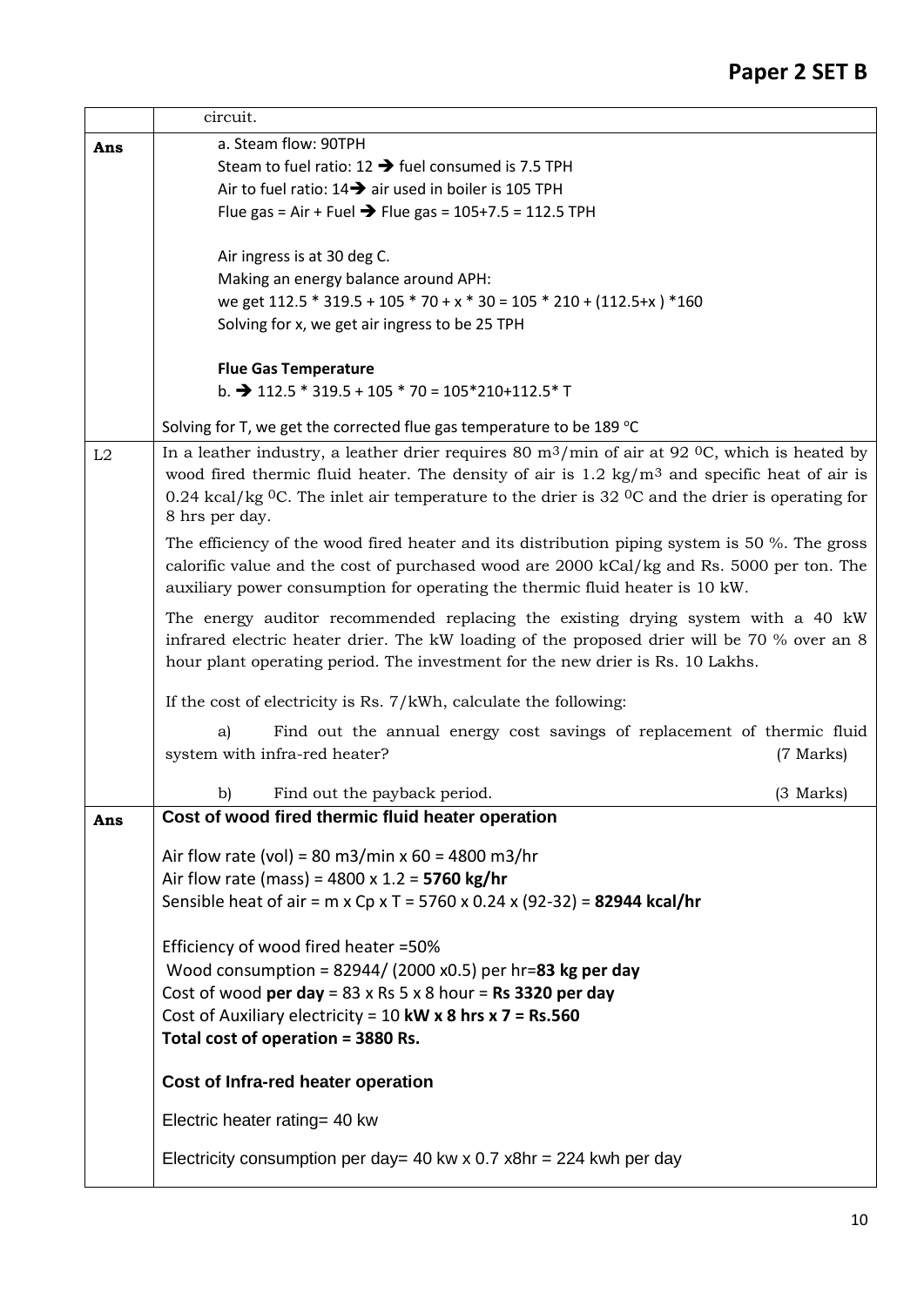|                | $= 224 \times$ Rs 7= Rs 1568 per day                                                                                                                                                                        |                                               |  |  |
|----------------|-------------------------------------------------------------------------------------------------------------------------------------------------------------------------------------------------------------|-----------------------------------------------|--|--|
|                | Cost saving potential = $3880 - 1568 =$ Rs2312<br>Annual saving potential = $2312 \times 300$ days = Rs.6.94 lakhs<br><b>Investment= 10 lakhs</b><br>Payback period= $10/6.94 = 17$ months or 1.4 years     |                                               |  |  |
|                |                                                                                                                                                                                                             |                                               |  |  |
|                |                                                                                                                                                                                                             |                                               |  |  |
|                |                                                                                                                                                                                                             |                                               |  |  |
|                |                                                                                                                                                                                                             |                                               |  |  |
|                | <b>Or</b>                                                                                                                                                                                                   |                                               |  |  |
|                | Annual saving potential = $2312 \times 365$ days = Rs. 8.44 lakhs<br><b>Investment= 10 lakhs</b>                                                                                                            |                                               |  |  |
|                |                                                                                                                                                                                                             |                                               |  |  |
|                | Payback period = $10/8.44$ = 14 months or 1.2 years                                                                                                                                                         |                                               |  |  |
|                |                                                                                                                                                                                                             |                                               |  |  |
| L <sub>3</sub> | As a part of energy conservation measure, APH (Air Pre-heater) is installed in a forced draft<br>furnace. The APH is designed to pre-heat $240 \text{ m}3/\text{min}$ of combustion air to 250 0C. Flue gas |                                               |  |  |
|                |                                                                                                                                                                                                             |                                               |  |  |
|                | enters the APH at 375 0C. Calculate the flue gas quantity leaving the stack and also                                                                                                                        |                                               |  |  |
|                | determine the improvement in furnace efficiency after the installation of APH with the                                                                                                                      |                                               |  |  |
|                | following data,                                                                                                                                                                                             |                                               |  |  |
|                | Density of air                                                                                                                                                                                              | : $1.15 \text{ kg/m}^3$                       |  |  |
|                | Specific heat of air                                                                                                                                                                                        | : $0.24$ kCal/kg <sup>0</sup> C               |  |  |
|                | Specific heat of flue gas                                                                                                                                                                                   | $: 0.2$ kCal/kg <sup>0</sup> C                |  |  |
|                | Amount of fuel fired                                                                                                                                                                                        | : $920$ kg/hr                                 |  |  |
|                | Calorific value of fuel                                                                                                                                                                                     | : 9850 kCal/kg                                |  |  |
|                | Air to fuel ratio                                                                                                                                                                                           | : 18                                          |  |  |
|                | Efficiency of furnace                                                                                                                                                                                       | $: 80 \%$                                     |  |  |
|                | Ambient temperature                                                                                                                                                                                         | : 30 O                                        |  |  |
| Ans            | <b>Solution:</b>                                                                                                                                                                                            |                                               |  |  |
|                | Amount of Air flow                                                                                                                                                                                          | $= 240 * 60 * 1.15$                           |  |  |
|                | Amount of fuel                                                                                                                                                                                              | $= 16560$ kg/hr<br>$= 16560 / 18$             |  |  |
|                |                                                                                                                                                                                                             | $= 920$ kg/hr                                 |  |  |
|                | Amount of flue gas                                                                                                                                                                                          | $= 16560 + 920$                               |  |  |
|                |                                                                                                                                                                                                             | $= 17480$ kg/hr                               |  |  |
|                | Heat gain by combustion air                                                                                                                                                                                 | $= 16560 * 0.24 * (250 - 30)$                 |  |  |
|                |                                                                                                                                                                                                             | $= 874368$ Kcal/hr                            |  |  |
|                | Temperature difference in flue gas                                                                                                                                                                          | $= 874368 / (17480 * 0.2)$<br>$= 250$ °C      |  |  |
|                | Flue gas leaves the stack at temp                                                                                                                                                                           | $=$ 375 $-$ 250 $=$ 125 °C                    |  |  |
|                | <b>Efficiency of APH</b>                                                                                                                                                                                    | $=$ heat absorbed by air / Heat input $*$ 100 |  |  |
|                |                                                                                                                                                                                                             | $= 874368 / (920*9850) * 100$                 |  |  |
|                |                                                                                                                                                                                                             | $= 9.6 %$                                     |  |  |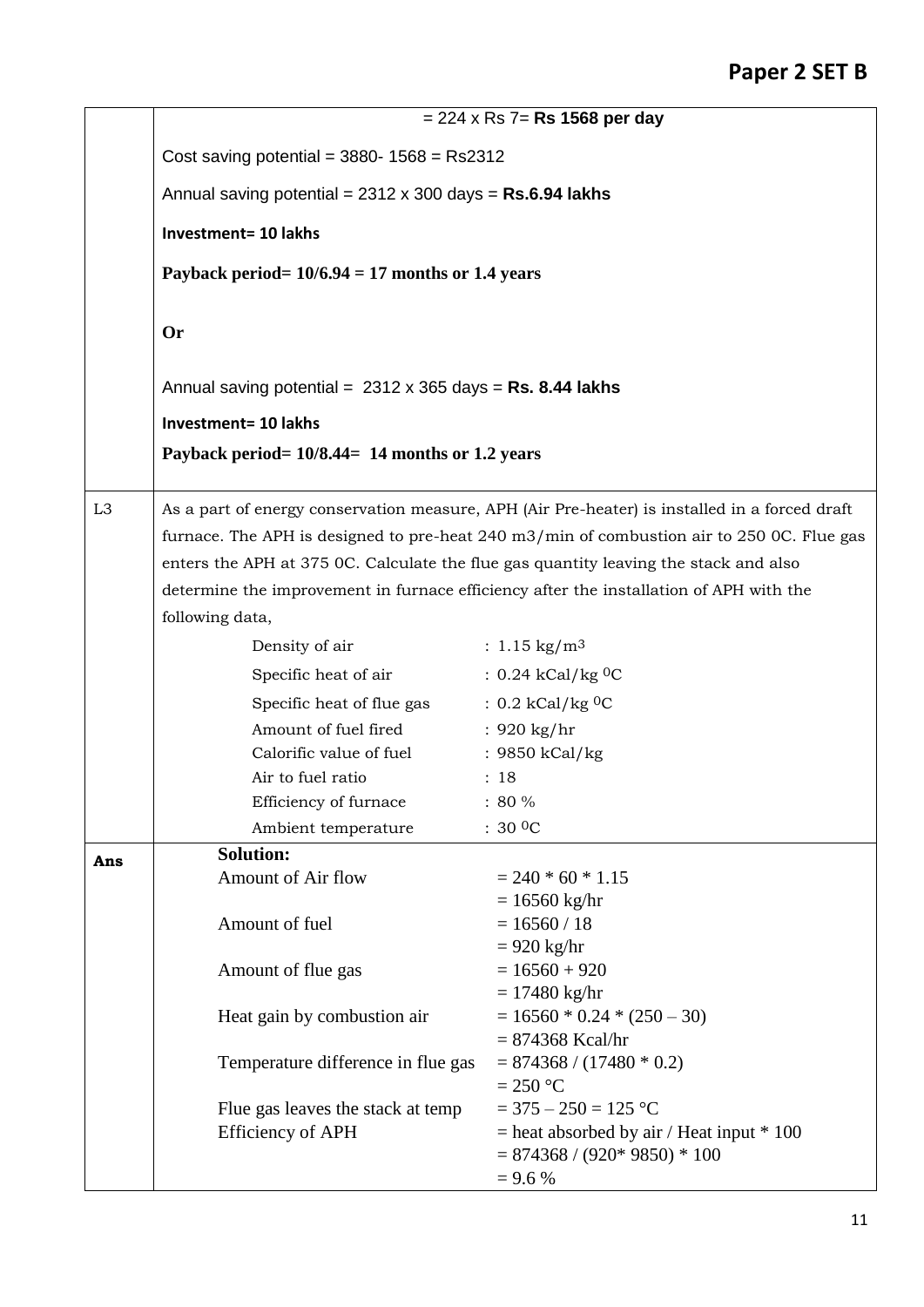# **Paper 2 SET B**

|                | Overall efficiency after APH                                                                                           | $= 80 + 9.6 % = 89.6 %$                                                                                                                                                                                                                                                   |                          |  |
|----------------|------------------------------------------------------------------------------------------------------------------------|---------------------------------------------------------------------------------------------------------------------------------------------------------------------------------------------------------------------------------------------------------------------------|--------------------------|--|
| L <sub>4</sub> | Write short notes on the following<br>a)<br>Trigeneration with example<br>٠                                            | Advantage of Micro turbine in Steam System                                                                                                                                                                                                                                | (each carries 2.5 Marks) |  |
|                | $\mathbf{b}$                                                                                                           | Why is individual trapping preferred over group trapping?                                                                                                                                                                                                                 | $(5$ Marks)              |  |
| Ans            | a)                                                                                                                     |                                                                                                                                                                                                                                                                           |                          |  |
|                |                                                                                                                        | (Refer BEE Guide book 2, Chapter 7, Page No-209)<br>(Refer BEE Guide book 2, Chapter 7, Page No-208)                                                                                                                                                                      |                          |  |
|                |                                                                                                                        | b) (Refer BEE Guide book 2, Chapter 7, Page No-208)                                                                                                                                                                                                                       |                          |  |
| L5             | Explain the following                                                                                                  |                                                                                                                                                                                                                                                                           | (each carries 5 Marks)   |  |
|                | $\bullet$                                                                                                              | Advantages of using ceramic fibre in furnaces<br>Advantages of using fluidized bed boilers                                                                                                                                                                                |                          |  |
| Ans            | (Refer BEE Guide book 2, Chapter 5, Page No:164-165)                                                                   |                                                                                                                                                                                                                                                                           |                          |  |
|                | (Refer BEE Guide book 2, Chapter 6, Page no: 182-183)                                                                  |                                                                                                                                                                                                                                                                           |                          |  |
| L <sub>6</sub> | An oil fired Boiler is generating 100 TPH of steam at 85 % efficiency and operating 330 days                           |                                                                                                                                                                                                                                                                           |                          |  |
|                | in a year. The management has installed a water treatment plant with Rs. 2 Crore                                       |                                                                                                                                                                                                                                                                           |                          |  |
|                | investment for reducing the Total Dissolved Solidas (TDS) in boiler feed from 450 ppm to 150                           |                                                                                                                                                                                                                                                                           |                          |  |
|                | period if the cost of fuel is Rs. 45,000 per ton.                                                                      | ppm. The maximum permissible limit of TDS in the boiler is 3000 ppm and make up water<br>is 10 %. The temperature of blowdown water is 175 0C and the boiler feed water<br>temperature is 45 0C. The calorific value of fuel oil is 10,200 kCal/kg. Calculate the payback |                          |  |
| Ans            | Blow down % = Feed water TDS $*$ % make up water $*$ 100<br>(maximum permissible TDS in boiler water – Feed water TDS) |                                                                                                                                                                                                                                                                           |                          |  |
|                | Initial blow down                                                                                                      | $= 450 * 10 / (3000 - 450)$                                                                                                                                                                                                                                               |                          |  |
|                | Initial blow down                                                                                                      | $= 1.764 %$                                                                                                                                                                                                                                                               |                          |  |
|                | Improved blow down = $150 * 10 / (3000 - 150)$                                                                         |                                                                                                                                                                                                                                                                           |                          |  |
|                | Improved blow down = $0.526%$<br>Reduction in blow down                                                                | $= 1.76 - 0.526$                                                                                                                                                                                                                                                          |                          |  |
|                | Reduction in blow down                                                                                                 | $= 1.238 %$                                                                                                                                                                                                                                                               |                          |  |
|                | Reduction in blow down                                                                                                 | $= 1.238 * 100 * 1000 / 100$                                                                                                                                                                                                                                              |                          |  |
|                | Reduction in blow down                                                                                                 | $= 1238$ kg/hr                                                                                                                                                                                                                                                            |                          |  |
|                | Specific heat of water is $1 \text{ kcal/kg}^{\circ}\text{C}$                                                          |                                                                                                                                                                                                                                                                           |                          |  |
|                | Heat savings<br>Heat savings                                                                                           | $=$ m $*$ Cp $*$ (T <sub>1</sub> - T <sub>2</sub> ) = 1238 $*$ 1 $*$ (175 - 45)<br>$= 160940$ kcal/hr                                                                                                                                                                     |                          |  |
|                | Fuel Oil saving                                                                                                        | $= 160940 / (10200 * 0.85) = 18.6$ kg/hr                                                                                                                                                                                                                                  |                          |  |
|                |                                                                                                                        | $= 18.6 * 24 * 330 / 1000$                                                                                                                                                                                                                                                |                          |  |
|                |                                                                                                                        | $= 147$ MT / annum                                                                                                                                                                                                                                                        |                          |  |
|                | Fuel $\text{Oil} - \text{cost}$ savings                                                                                | $= 147*45000$                                                                                                                                                                                                                                                             |                          |  |
|                |                                                                                                                        | $=$ Rs. 66 lakh                                                                                                                                                                                                                                                           |                          |  |
|                | Investment on water treatment plant $=$ Rs. 2 Crore                                                                    |                                                                                                                                                                                                                                                                           |                          |  |